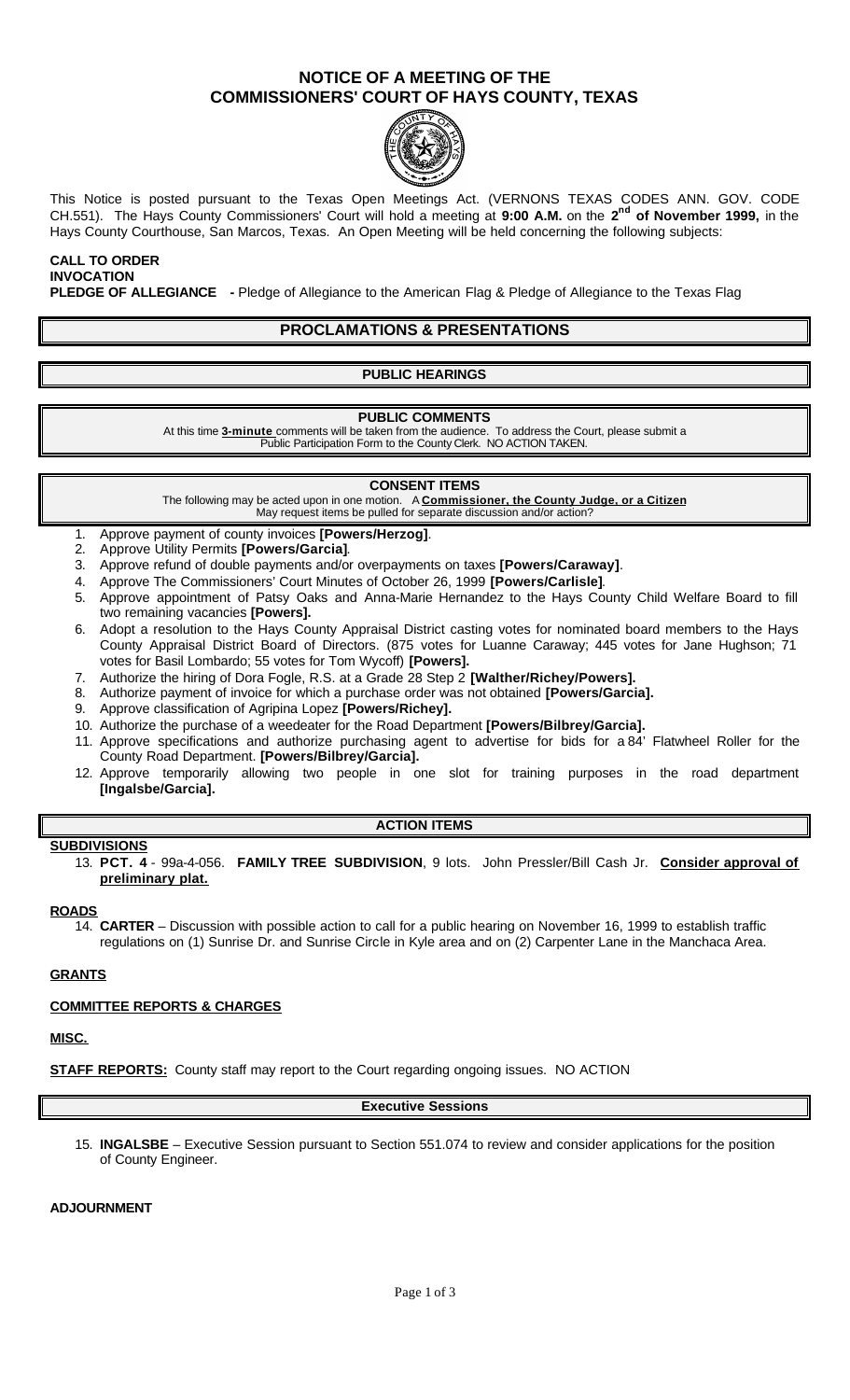Posted at 1:00 o'clock P.M. on the **29th** day of **October 1999**

## **COMMISSIONERS' COURT, HAYS COUNTY, TEXAS**

## **CLERK OF THE COURT**

**Persons with disabilities who plan to attend this meeting and who may need auxiliary aids of services such as interpreters for persons who are deaf or hearing impaired; readers; or large print are requested to contact the Hays County Judge's Office at (512) 393-2205 two (2) work days prior to the meeting so that appropriate arrangements can be made. Braille is not available.**